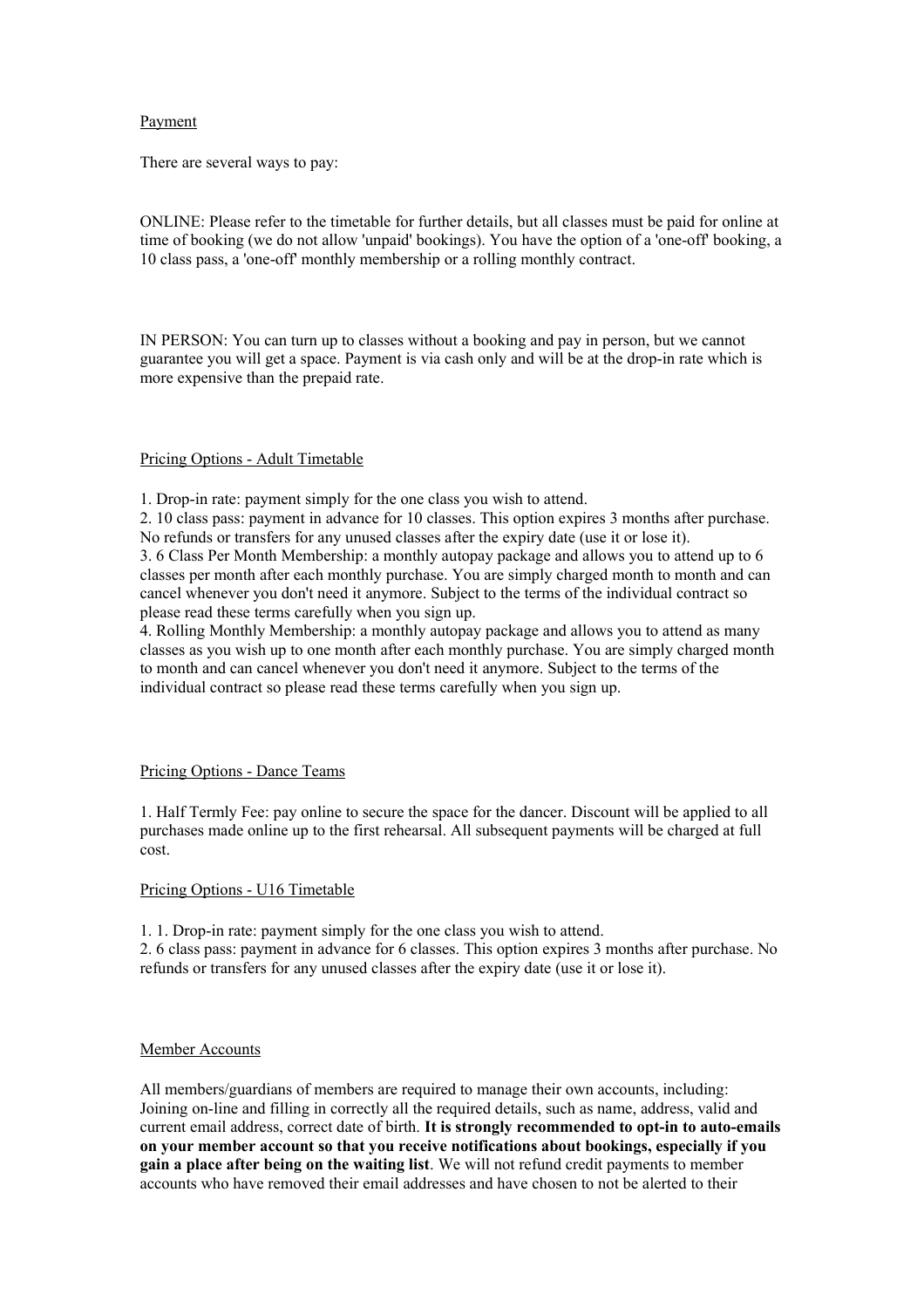bookings, and subsequently missed their class. It is the members responsibility to be aware of and manage their bookings and adhere to our Booking and Cancellation Policy.

#### Signing the Liability Waiver and Health Questionnaire

We require all members/guardians of members to read and sign the Liability Waiver and to also fill out a paper Health Questionnaire before their first class. Please note that any positive PAR-Qs will require a letter from the doctor/other medical practitioner (detailing that you are permitted to take part in the specific class) before you will be permitted to take part in any session.

## Booking and Cancellation Policy

## TO BOOK A CLASS

1. Using the free app downloadable from Google Play or The App Store. Simply search 'Vital Signz Dance', download the app, set-up an account and enter your debit or credit card details when requested. You can then look up the class/enrollment/package/contract that you require and simply click where indicated to book.

From our timetable page, click through to create an account and book the classes you want.

You will need to make payment at time of booking on either a pay-as-you-go basis or you can purchase a package or membership. If classes are full we do operate a waiting list. If you book yourself onto the waiting list, please check your emails for notification of a space. **If you fail to check your emails and turn up for your space then you will lose your payment for class.**

## TO CANCEL A CLASS (not applicable for dance teams or courses)

We operate a strict cancellation policy as classes are very popular. You must cancel your booking on your online account no later than 48hrs before the scheduled start time or you will lose you payment or be charged a fine. Please respect this and have consideration for other members so they can book into your space. We understand that things pop up in every day life that can suddenly change your plans, but please cancel your space as soon as you know if you cannot make it. WE DO NOT ACCEPT CANCELLATIONS OVER THE PHONE, TEXT OR EMAIL as these may not be picked up in time. Simply log-in on the app or via the link on the website to cancel your booking.

## CANCEL MORE THAN 48HRS BEFORE CLASS:

No problem! For those of you who paid in advance either on pay-as-you-go rate or with a 10 Class Pass, then your payment shall be credited back to your account to use for a future booking.

CANCEL LESS THAN 48HRS BEFORE CLASS (pay-as-you-go or 10 Class Pass): Payment will not be refunded. When you book for your classes, this policy is outlined in our Terms & Conditions.

#### CANCEL LESS THAN 48HRS BEFORE CLASS (Memberships):

A fine of £2.50 shall be applied to your account and charged to your stored card details. When you book for your classes, this policy is outlined in out Terms & Conditions. Once you click to book, you therefore agree to our terms and authorise the £2.50 charge.

# CANCEL MORE THAN 48HRS BEFORE CLASS: (Dance Teams/Courses)

Payment will not be refunded. The course/termly fee is inclusive of sessions on specific dates. If you are unable to make those dates you should not complete the original sign-up.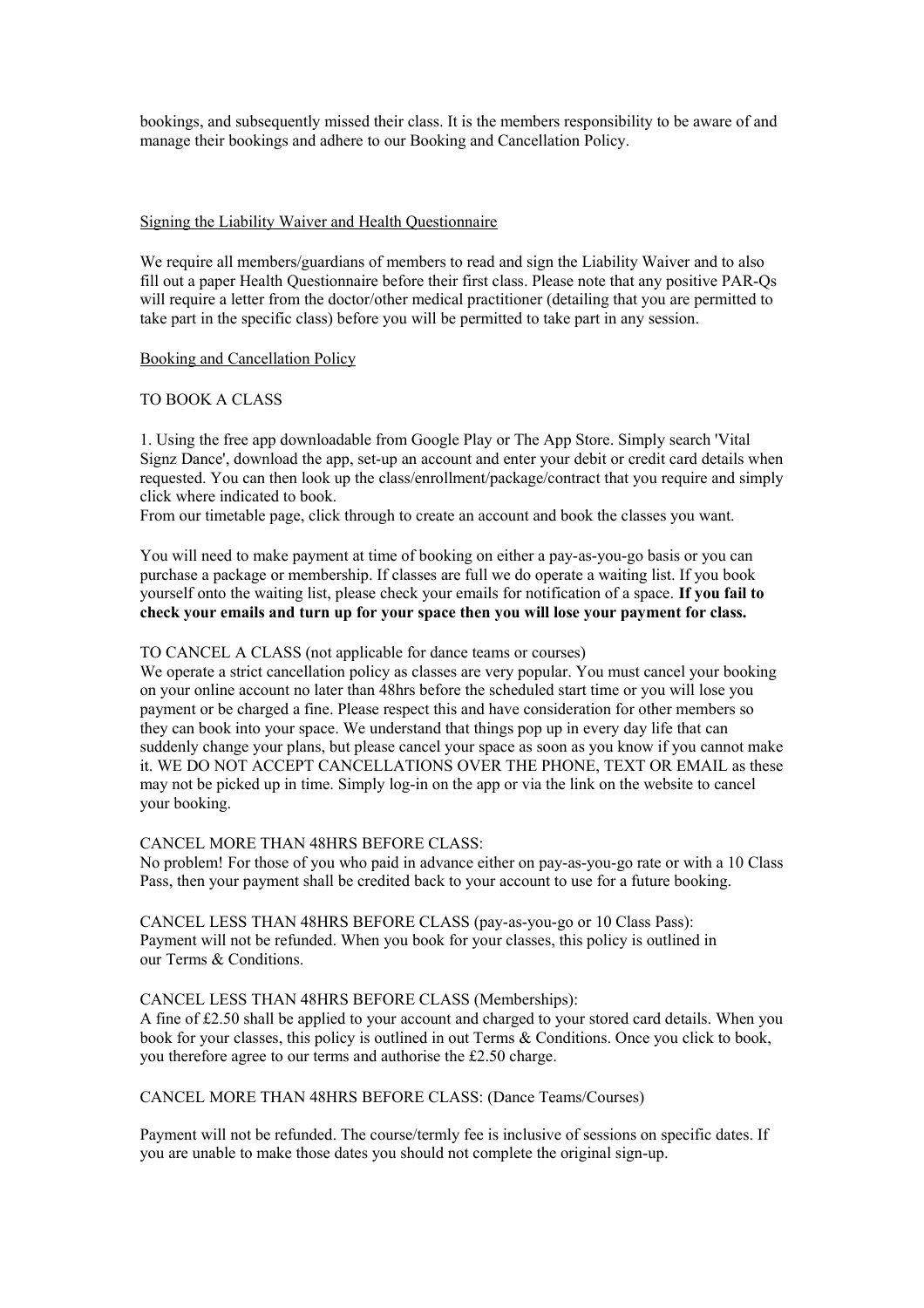If you have any problems with cancelling your booked classes on your online account, please contact Anna/Carly ASAP.

## Waiting Lists

We operate waiting lists for all classes on our timetable if the class if full. All members must have a valid payment option available (see above) to secure their space on the waiting list. If you get a space in the class, VSD will send an automatic email update to inform you. Please note that the 48hr cancellation policy also applies to the waiting list, so if you receive a space in class less than 48hrs before the class start time and fail to turn up then you will be charged. If you know before the 48hr cut-off that you can no longer make it, please remove yourself from the waiting list to avoid gaining a space and being subsequently charged.

If you unfortunately do not gain a space in class, any payments made via drop-in rate or a pass for your wait-list space will be automatically credited back to your member account to use for a future booking instead.

#### Communicating with Anna & Carly

Please first visit the website page where you will find answers to most of your enquiries. If your question is not there, please call or email Anna/Carly on vitalsignzdance@hotmail.com. Please note that all changes to bookings must be made on your online account and is the members responsibility. We cannot accept cancellations or changes to booking via phone, text or email as these messages may not be picked up in time whilst we are teaching and you risk us not receiving the cancellation notification in time. Please only contact us via phone or email if you have extreme difficulty in accessing your online account.

If you have a Rolling Monthly Membership and are changing banks or if your card is due to expire, you must update your card details on your account immediately (either with studio reception or online). If this does not occur, we shall suspend your account and you are no longer able to book or attend classes until the new details are stored. A £10 late fee will apply if you do not provide a valid credit card or debit card information within 10 calendar days of the original rejection date. The membership will be deactivated if the monthly account payment becomes more than 7 calendar days late.

## General Terms & Conditions

- You must include a current and valid email address on your account. Please advise us if your email address or home address changes, and if your surname changes through marriage. Vital Signz Dance reserves the right to store your card details on your member account, and you authorise Vital Signz Dance to take payment for any 'unpaid' class bookings. If you do not wish payment to be automatically taken for 'unpaid' bookings, then please cancel your space instead as it is against our booking policy to have 'unpaid' class reservations on member accounts. Every credit/debit card number entered is encrypted and kept in a secure format offsite, adhering to the industry's most stringent PCI standards.

- We reserve the right to refuse your account or payment, or terminate if you breach our terms and conditions.

- Opening hours, access, and the timetable are subject to change.

- Under the Distance Selling Regulations, providing they have not used our facilities or late cancelled/failed to turn up to a class, members have the right to apply to cancel their purchase within 14 days of their purchase (the cooling off period).

- If you make a payment using someone else's bank account or credit/debit card, please ensure that you have their permission to do so.

- Abuse of membership - for example, repeated non-attendance to booked classes and failure to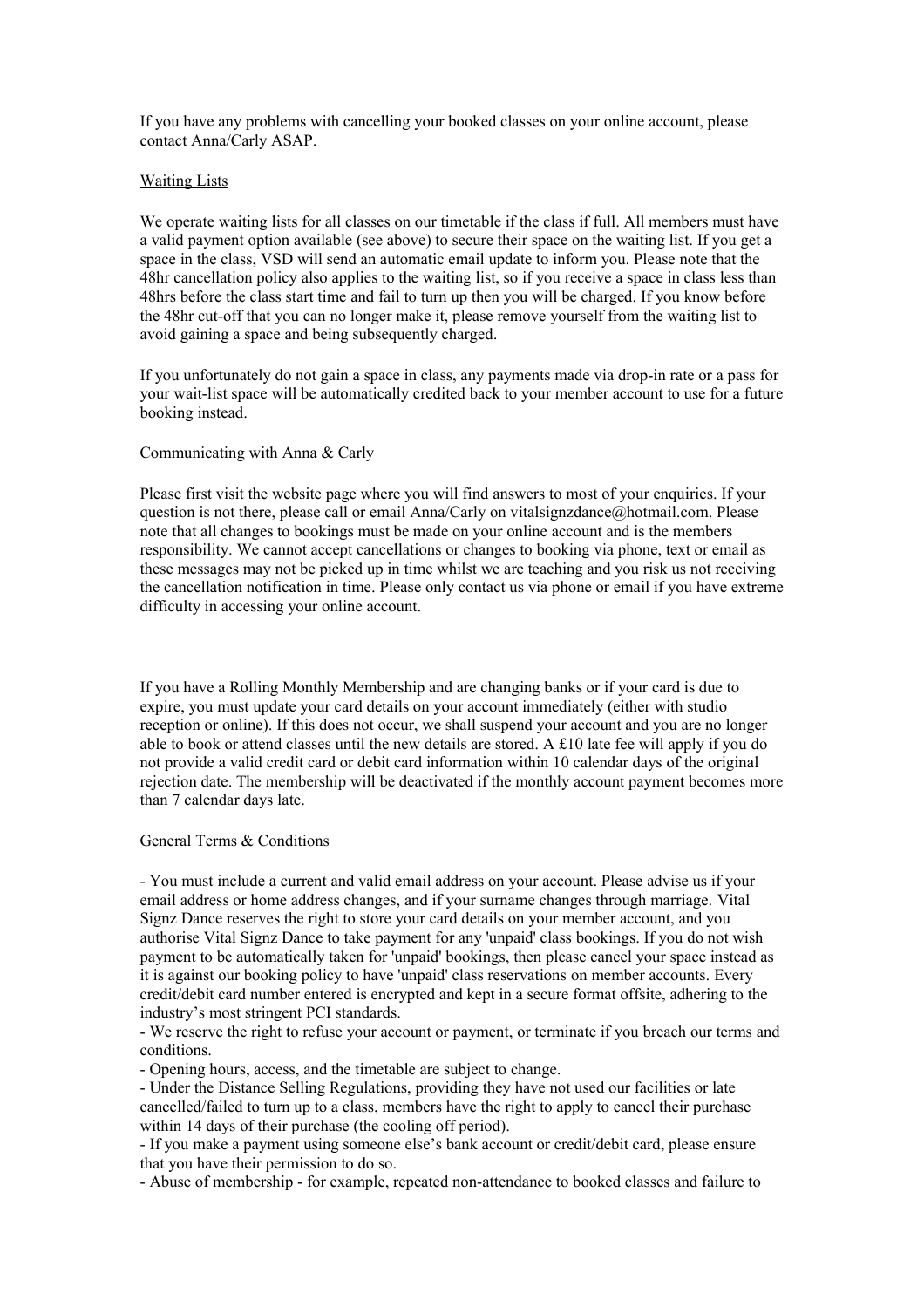pay the fine, deliberate damage to or misuse of equipment, physical or verbal abuse of Vital Signz Dance staff, and conduct that is commercially detrimental to Vital Signz Dance, will result in the immediate termination of membership. No refunds will be given, and any outstanding fees, repair costs and legal fees will be charged to the offending member.

LATECOMERS Vital Signz Dance reserves the right to refuse entry to any members who turn up late to class and miss the warm-up. This is for members' health  $\&$  safety, to respect other members who have arrived on time and not disrupt the flow of the class. Members must stay for the full duration of the class so that they are safely cooled-down at the end. If a member is unwell or needs to leave early, they must speak to a member of the Vital Signz Dance team who will advise on next steps, and record the member leaving early from class.

- Members are expected to wear appropriate clothing for working out in classes, especially the correct footwear (trainers or sports shoes). The Vital Signz Dance team has the discretionary power to ask members wearing inappropriate clothing or footwear to leave the class.

- Memberships/payment options cannot be transferred to another person.

- We are not legally obliged to compensate you for any service, facility or item of equipment that is unavailable for reasons of health and safety, or any class that is cancelled for reasons beyond our control (apart from refund of any pre-paid fee).

- We will not compensate you for loss, damage or personal injury where no negligence on our part can be proven.

- We reserve the right to cancel or suspend your membership at any time:

1. You seriously or repeatedly break these terms and conditions of use, or your membership agreement.

2. You or your guests use rude or abusive language or violent behaviour, or if your behaviour puts other class members or our staff at risk of harm or affects their interests in any way.

- If we terminate or cancel your membership for any of the reasons listed here, we will not refund any prepaid classes or membership fee (6/10 class pass or monthly pass) that you have made.

## Website General Terms & Conditions

Vital Signz Dance invites you to visit its website. Access to and use of the site is subject to the terms and conditions outlined herein and all applicable laws. Vital Signz Dance reserves the right to modify these terms and conditions from time to time by updating this notice. This is an offer made by Vital Signz Dance to you, under which you are invited to browse, peruse and interact with our website for your own personal education, guidance, information and communication with Vital Signz Dance.

This offer is expressly conditional on your acceptance of these terms and conditions. This Agreement represents the entire agreement between you and Vital Signz Dance concerning access to the Vital Signz Dance website and takes precedence over all such existing communications and/or agreements.

You acknowledge that, whilst every effort is made to ensure that all information contained in the Vital Signz Dance website is accurate and up-to-date, Vital Signz Dance makes no warranty as to its accuracy, and you accept that any and all use of information contained on the Vital Signz Dance website is at your own risk.

Vital Signz Dance shall not be liable for any direct or consequential loss arising from your access to and/or use of or inability to access and/or use the Vital Signz Dance website or any erroneous or omitted information contained on the Vital Signz Dance website.

You accept that the entire content of the Vital Signz Dance website is protected by copyright and that Vital Signz Dance is either the proprietor or licensee of all copyright in the material contained therein.